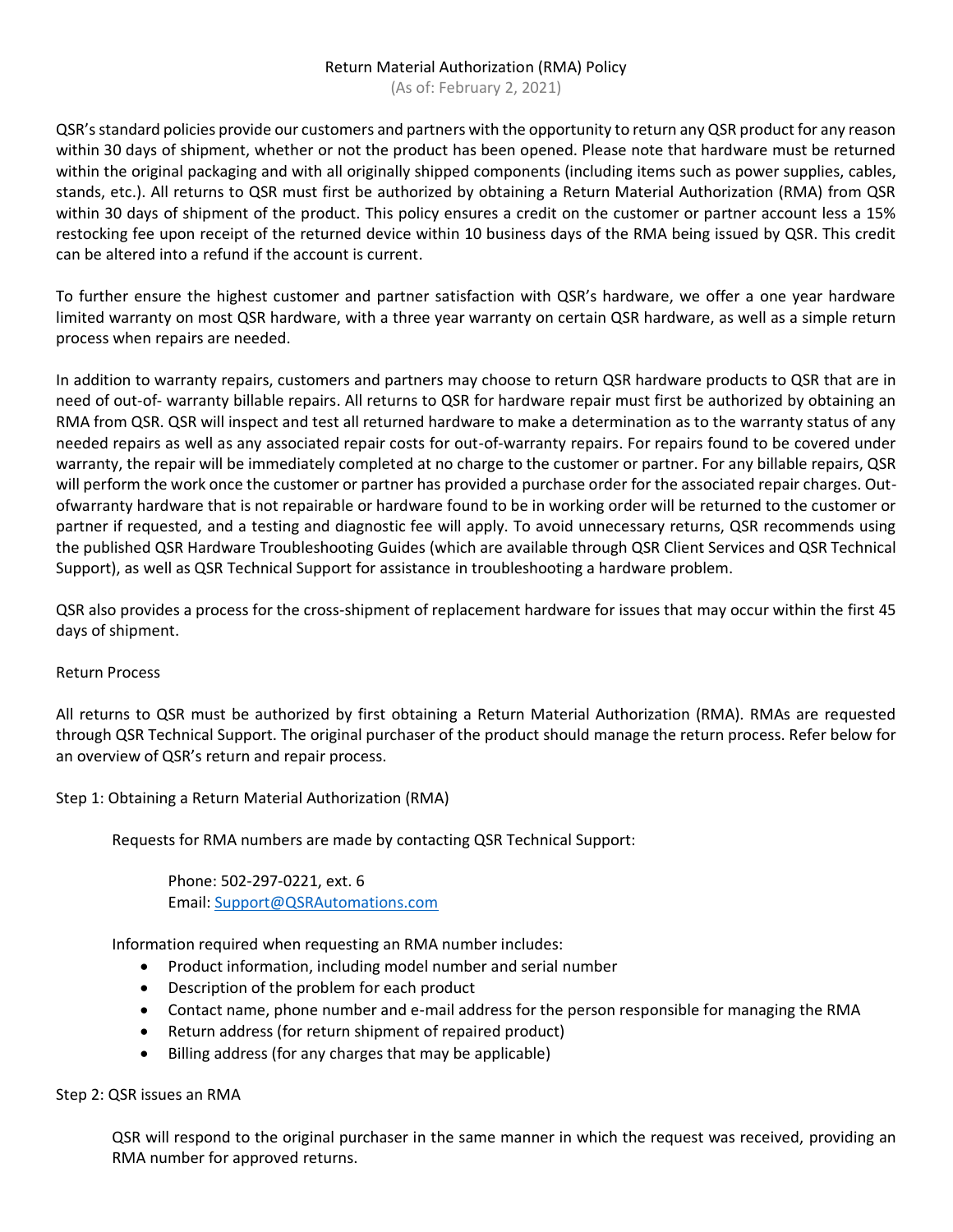## Step 3: Customer or partner returns product to QSR

Customer or partner should return the product to the appropriate address, as instructed by Support in Step 2 above:

| QSR Automations, Inc. | OSR AI. LLC                     |
|-----------------------|---------------------------------|
| 2700 Buddeke Dr.      | Observer House, Caxton Way      |
| Louisville. KY 40206  | Watford, Hertfordshire WD18 8RJ |
| ATTN: RMA #           | ATTN: RMA #                     |

Please include in the box a detailed listing of all products being returned, including: quantity, QSR product code, any associated vendor part number, product serial number, required date, return shipping information, and purchase order number (if applicable).

RMA's that are not received by QSR within 30 days of issue date will be closed.

Step 4: Returned devices are inspected, results are reported, and any repairs are completed

QSR will inspect and/or test all returned products via normal procedure. At this time, QSR will make a determination as to the warranty status of any needed repairs, as well as any associated repair costs for out-ofwarranty repairs. The results will then be communicated to the customer or partner in the same manner as the original RMA request was received by QSR.

For products found to be covered under warranty, the repair will be immediately completed at no charge to the customer or partner. QSR will ship the repaired product back to the customer or partner via ground shipment at QSR's expense for any address within the continental United States when shipped from QSR Automations, Inc. or any address within the UK when shipped from QSR AI, LLC. Return shipments from QSR Automations, Inc. sent outside of the continental United States and return shipments from QSR AI, LLC sent outside of the UK will require approval or prepayment of the freight charges.

For any billable repairs, QSR will not perform the work until the customer or partner has provided a purchase order reflecting the correct repair charges and the associated shipping charges that will apply when returning the repaired product back to the customer or partner. If the customer or partner is not approved for payment terms, prepayment of the purchase order is required. Based on receipt of payment or a purchase order (or other accepted written approval at QSR's discretion), the out-of-warranty product will be repaired and returned to the customer or partner.

Out-of-warranty products that are not repairable will be returned to the customer or partner only if requested by the customer or partner. The customer or partner is responsible for the shipping charges. Please note that a testing and diagnostic fee will apply for products found to be out-of-warranty and not repairable.

For products returned to QSR that are found to be in working order, the testing and diagnostic fee applies. The customer or partner will be asked to provide a purchase order (and prepayment if terms are not already established) for the testing and diagnostic fee as well as shipping charges before QSR returns the product to the customer or partner.

The customer or partner will have 30 days to respond to QSR once QSR makes a request for approval to complete any out-of-warranty repair work, or to return out-of-warranty products that are not repairable, or to return products found to be in working order. Any RMA for which QSR does not receive a response within 30 days will be absorbed by QSR.